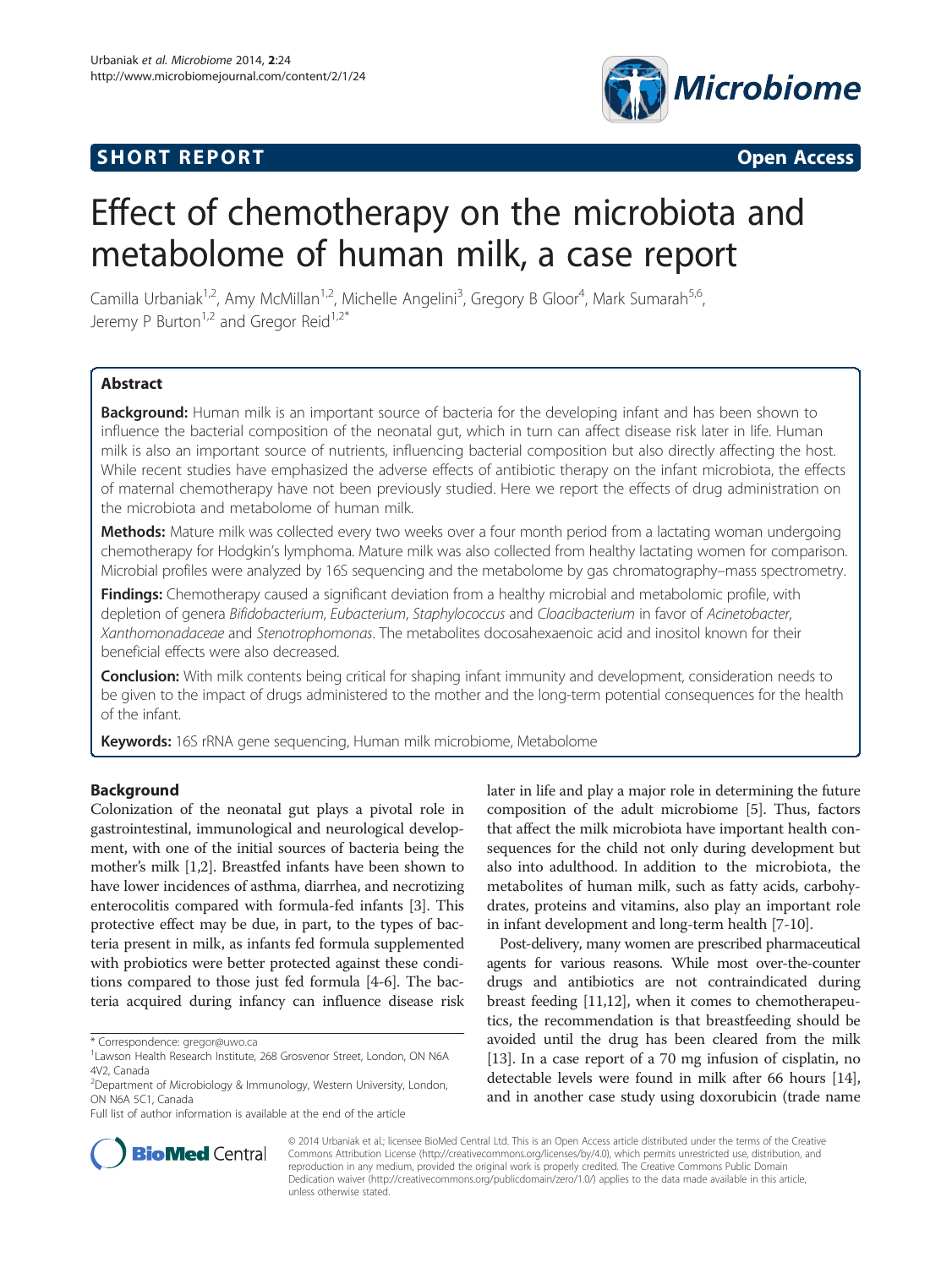<span id="page-1-0"></span>Adriamycin), no detectable levels were seen after 72 hours [[15](#page-9-0)]. In our particular study, the subject was advised that breastfeeding could resume 12 days after each chemotherapy session.

Here we present the first report on the effects of chemotherapy on microbial and metabolomic profiles in human milk over a 4-month period in a breastfeeding woman undergoing treatment for Hodgkin's lymphoma (Figure 1).

## **Methods**

## Clinical samples and study design

Ethical approval was obtained from Western Research Ethics Board and Lawson Health Research Institute, London, Ontario, Canada. Subjects provided written consent for sample collection and subsequent analyses.

## Milk collection and processing

Mature milk was collected from a lactating woman undergoing the ABVD chemotherapy regime (Adriamycin (40 mg), Bleomycin (16 units), Vinblastine (9.6 mg), Dacarbazine (600 mg) for Hodgkin's lymphoma at the London Health Sciences Center, London, Ontario. Mature milk was also collected from 8 healthy women recruited from London, Ontario and the surrounding area. Wearing sterile gloves the women cleaned their nipple and surrounding area with sterile saline swabs to reduce the presence of skin bacteria. Milk was collected using a sterile HygieniKit Milk Collection System (Ameda, Buffalo Grove, IL, USA) attached to an electric breast pump. Between 5 and 15 ml of milk was pumped into a sterile tube and kept on ice until transfer to the laboratory, which occurred within 1 hour of collection. Samples were aliquoted and stored at -20°C until DNA extraction.

#### DNA isolation

After thawing on ice, 2 ml of milk were spun down at  $13,000 g$  for 10 minutes and the supernatant discarded. The pellet was then homogenized in 1.4 ml of ASL buffer (QIAamp® DNA Stool Kit, QIAGEN: Valencia, CA, USA) and 400 mg of 0.1 mm diameter zirconium-glass beads (BioSpec Products, Bartlesville, OK, USA). Mechanical and chemical lyses were performed by bead beading at 4,800 rpm for 60 s, then 60 s on ice (repeated twice) using a mini-beadbeater-1 (BioSpec Products) and then incubated at 95°C for 5 minutes. Subsequent procedures were performed using the QIAGEN QIAamp® DNA Stool Kit according to the manufacturer's protocol, with the exception of the last step in which the column was eluted with 120 μl of elution buffer. DNA was stored at -20°C until further use.

## V6 16S rRNA gene sequencing PCR amplification

The genomic DNA isolated from the clinical samples was amplified using the barcoded primers V6-LT: 5′CCATCT CATCCCTGCGTGTCTCCGACTCAGNNNNNCWAC GCGARGAACCTTACC3′ and V6-RT: 5′ CCTCTCTAT GGGCAGTCGGTGATACRACACGAGCTGACGAC3′, which amplify the V6 hypervariable region of the 16S rRNA gene. The PCR was carried out in a 40 μl reaction containing 5 μl of DNA template (or nuclease-free water as a negative control), 1.5 mM MgCl<sub>2</sub>, 0.8  $\mu$ M of each primer, 4 μl of 10× PCR Buffer (Invitrogen, Burlington, ON, Canada), 0.2 mM dNTPs, 0.05U Taq Polymerase (Invitrogen) and 0.15 μg/μl bovine serum albumin. Thermal cycling was carried out in an Eppendorf Mastercyler under the following conditions: initial denaturation at 95°C for



due to scheduling conflicts.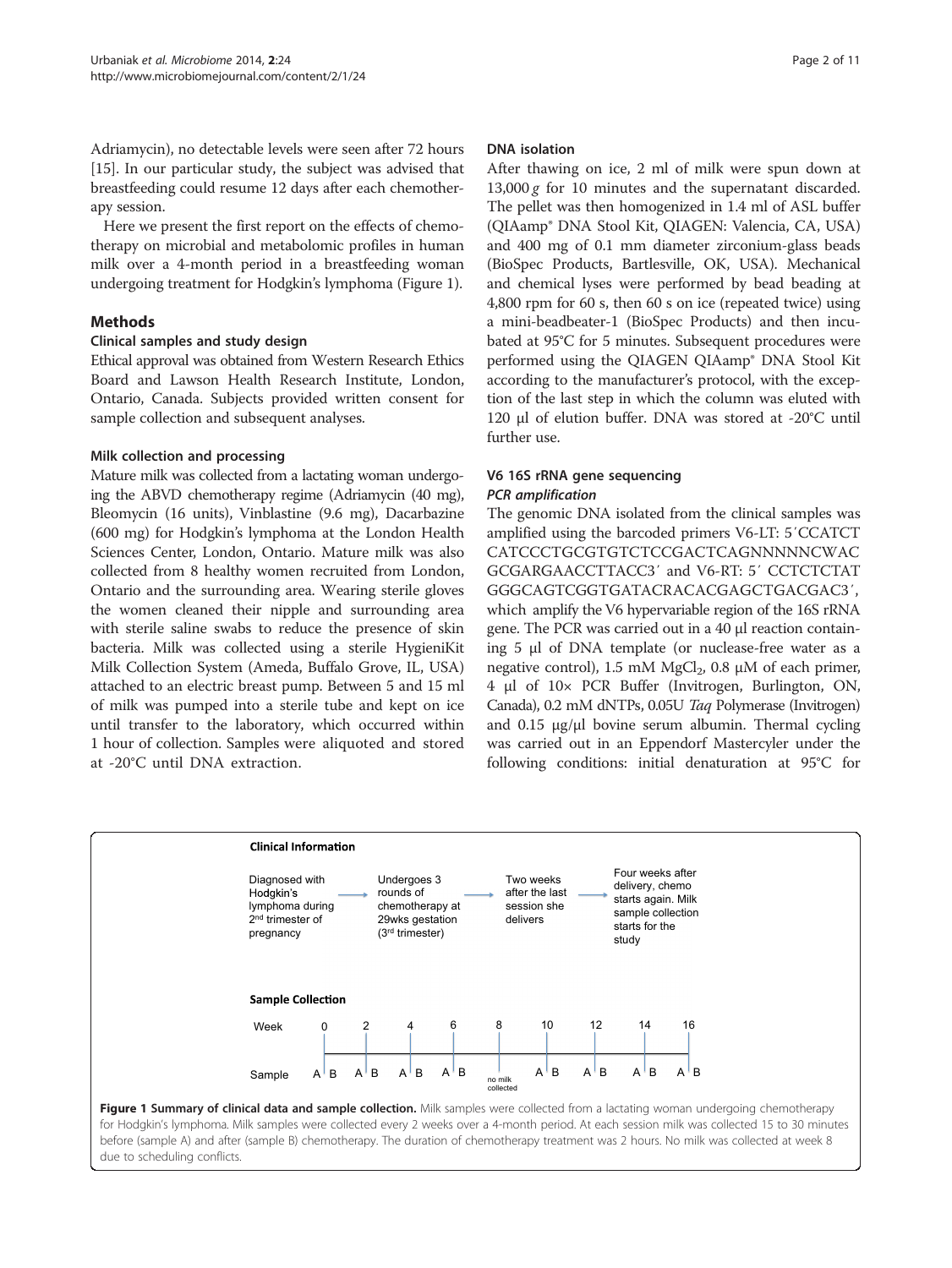2 minutes followed by 25 cycles of 95°C for 1 minute, 55°C for 1 minute and 72°C for 1 minute. After amplification, the DNA concentration was measured with the Qubit® 2.0 Fluorometer (Invitrogen) using the broad range assay. Equimolar amounts of each PCR product were pooled together and purified using the QIAquick PCR purification kit (QIAGEN). The PCR purified sample was then sent to the London Regional Genomics Center, London, Ontario, Canada for V6 16S rRNA gene sequencing using the Ion Torrent platform as per the center's standard operating procedure.

#### Sequence processing and taxonomic assignment

Custom Perl and Bash scripts were used to de-multiplex the reads and assign barcoded reads to individual samples. Reads were kept if the sequence included a perfect match to the barcode and the V6 16S rRNA gene primers. Reads were clustered by 97% identity into operational taxonomic units (OTUs) using UClust v.3.0.617 [[16](#page-9-0)]. OTUs that represented ≥1% of the reads in at least one sample were kept, while those that did not meet the cutoff were discarded. Taxonomic assignments for each OTU were made by the Ribosomal Database Project (RDP) SeqMatch tool [[17](#page-9-0)]. From the top 20 matches to the RDP named isolates database, the full taxonomy was retained for matches with the highest S\_ab score. For multiple top matches with equal scores, the highest common taxonomy was retained (for example, genus level if multiple species matched equally well). Since the maximum number of matches displayed per sequence is 20, the RDP taxonomic assignments were verified by BLAST against the Greengenes named isolates database with an output of 100 hits [\[18\]](#page-9-0). Taxonomy was assigned based on hits with the highest percentage identities and coverage. If multiple hits fulfilled this criterion, classification was re-assigned to a higher common taxonomy. In instances where the highest percentage identity/ coverage yielded a single match, if this were <90% and the S\_ab score from RDP was <0.7, taxonomy was assigned at the family level instead of at the genus level. A summary of each OTU classification and its sequence is shown in Additional file [1.](#page-8-0) The raw sequencing reads generated in this study have been deposited to the NCBI Short Read Archive (SRA) database [SRA:SRP041626].

## Data analysis

Weighted UniFrac distances were calculated in QIIME [[19](#page-9-0)] by using a phylogenetic tree of OTU sequences built with FastTree [\[20\]](#page-9-0) and based on an OTU sequence alignment with MUSCLE [\[21](#page-9-0)]. The QIIME pipeline was also used to calculate Shannon's diversity index (logarithms with base 2) and to generate principal coordinate analysis (PCoA) plots. Weighted UniFrac distances compare microbial profiles (presence/absence and abundance) between samples (i.e., beta-diversity) [\[22](#page-9-0)] while Shannon's diversity index evaluates the microbial diversity within a sample (i.e., alpha diversity). The higher the Shannon's diversity index, the more diverse a sample is and a value of zero indicates the presence of only one species [[23](#page-9-0)]. PCoA plots allow one to visualize the UniFrac distance matrix and plot the values on a set of orthogonal axes that capture the greatest amount of variation between all samples tested. For beta-diversity analyses, the data set was rarified to the lowest read count/sample, which was 734 reads. A summary of clinical data, including total number of sequence reads per sample, is shown in Additional file [2](#page-8-0). Barplots, boxplots and stripcharts were all generated in R [\[24\]](#page-9-0).

## Statistical analysis

The ALDEx R package version 2 [\[25\]](#page-9-0) was used to compare genera between the non-treatment and chemotherapy treatment groups (as portrayed in the boxplots). Microbiome data represent proportional distributions and are thus not independent of each other. This means that a decrease in one organism will inevitably lead to a concomitant increase in another organism. For example, if a sample has two organisms A (50%) and B (50%) and A is completely killed by an antibiotic, the proportion of B in that sample will now be 100% even if its actual abundance has not changed. The ALDEx R package estimates the technical variation inherent in high-throughput sequencing by Monte-Carlo sampling from a Dirichlet distribution [[26](#page-9-0)]. The Monte-Carlo replicates are transformed using the centered log-ratio transformation, which takes the logarithm of the Monte-Carlo estimates of organism abundances in each sample divided by the per-sample geometric mean organism abundance [[27](#page-9-0)]. This transformation has several desirable properties that do not exist in proportional data, notably subcomposition coherence and linear sample independence. Data transformed in this way permit the use of standard statistical tests to determine significance. Values reported in this manuscript represent the expected values of 128 Dirichlet Monte-Carlo instances. A value of zero indicates that organism abundance is equal to the geometric mean abundance. Thus, organisms more abundant than the mean will have positive values and those less abundant than the mean will have negative values. Base 2 was used for the logarithm so differences between values represent fold changes. Statistical significance for these comparisons was determined by a Mann-Whitney U test with  $P < 0.05$  and a false discovery rate (FDR) of  $< 0.1$  using the q values output by the fdrtool R package [[24](#page-9-0)].

The unpaired Student's  $t$ -test was used to compare Shannon's diversity index  $(P < 0.05)$ .

## Sample preparation gas chromatography-mass spectrometry

To extract metabolites, 100 μl of milk were mixed with 400 μl pure methanol. Samples were vortexed for 15 s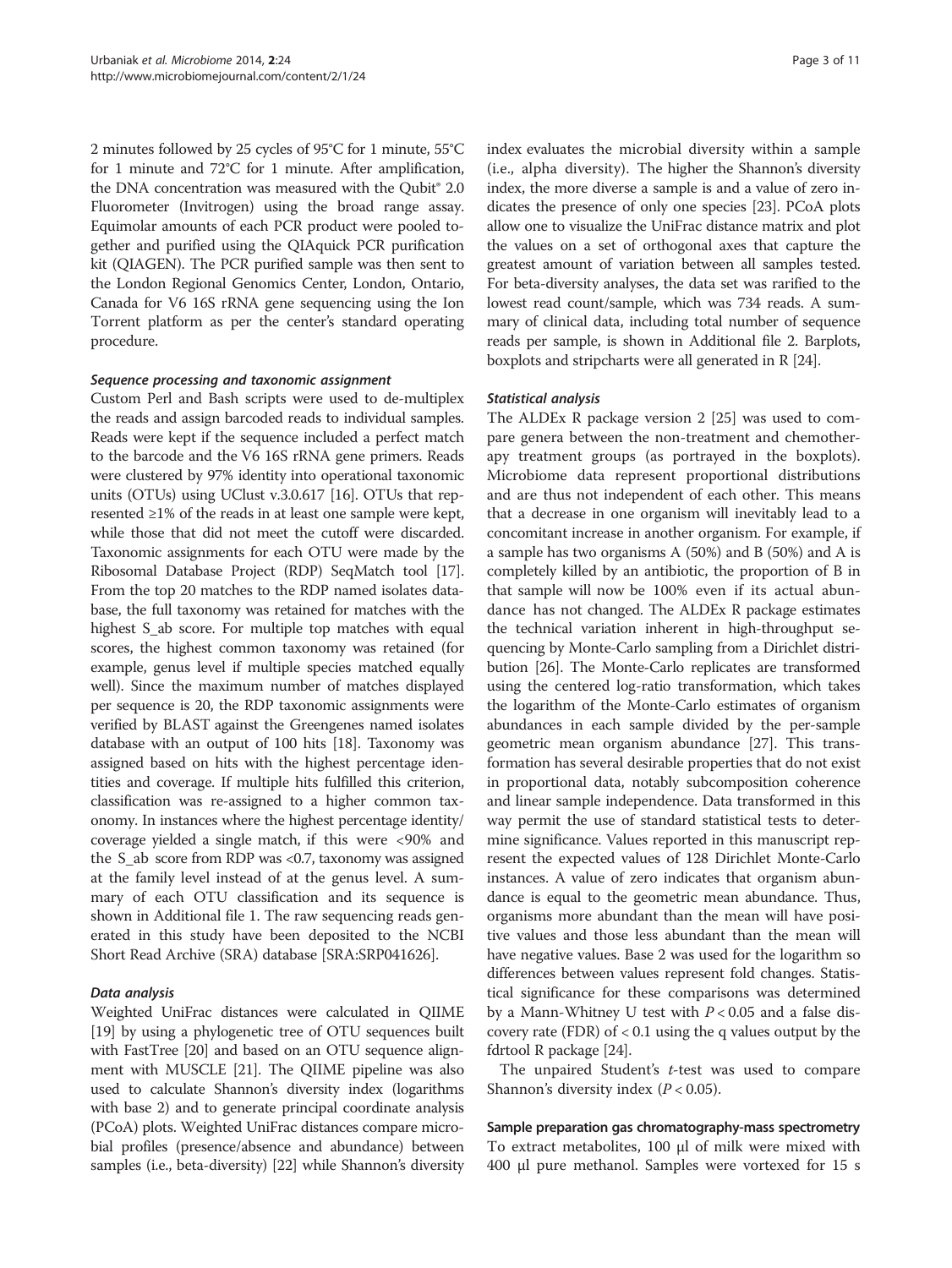and centrifuged for 10 minutes at 9,000 g. Supernatants (200 μl) were transferred to gas chromatography-mass spectrometry (GC-MS) vials and 2.5 μl of ribitol solution (2 mg/ml) was added to each vial as an internal standard. Samples were dried to completeness using a SpeedVac. After drying, 100 μl of 2% methoxyamine•HCl in pyridine (MOX) was added to each sample for derivitization and samples were incubated at 50°C for 90 minutes. N-methyl-N-(trimethylsilyl) trifluoroacetamide (100 μl) was then added to each vial and incubated at 50°C for 30 minutes. Samples were transferred to microinserts before running on GC-MS (Agilent 7890A GC, 5975 inert MSD with triple axis detector, 30 m DB5-MS column with 10 m duraguard column). Samples were run using 1 μl injections on scan mode and a solvent delay of 10 minutes. Run time was 60 minutes per sample. Each sample was run twice non-consecutively to ensure consistency throughout the sequence.

## GC-MS data analysis

Chromatogram files were converted to ELU format using the AMDIS Mass Spectrometry software [\[28\]](#page-9-0). Chromatograms were aligned and abundance of metabolites calculated using the Spectconnect software [\[29\]](#page-9-0) with the support threshold set to low. In order to determine if differences between week 0 and chemotherapy (weeks 2 to 16) existed, principle component analysis (PCA) was conducted in SIMCA (Umetrics, San Jose, CA, USA) using the relative abundance matrix output from Spectconnect. Data were mean centered and pareto scaled prior to PCA. Independent unpaired t-tests with Bonferroni correction were calculated in Excel to determine metabolites that were significantly altered by chemotherapy  $(P < 0.05)$ . Compounds that also contributed to the separation of week 0 from chemotherapy samples according to the PCA loadings plot (compounds in bottom left quadrant) were chosen for further investigation.

## Findings

Chemotherapy affected both bacterial diversity and bacterial profiles in human milk. Bacterial diversity within samples was lower in milk collected throughout chemotherapy compared with milk samples collected at week 0 and from healthy lactating women (Figure 2). Bacterial profiles at week 0 were similar to those from healthy women, although this changed within 2 weeks of treatment (Figure [3A](#page-5-0)). Samples collected at weeks 4 to 16 shared similar profiles and differed from week 2 and from week 0/healthy samples (Figure [3A](#page-5-0)). These differences were not due to natural changes over time, as the bacterial community in two milk samples analyzed from a healthy subject did not change over a 4-month period (Figure [3](#page-5-0)A, green samples). The bar plot in Figure [3B](#page-5-0) shows the bacterial communities present in these samples with a



striking increase in abundances of Acinetobacter and Xanthomonadaceae in milk collected during chemotherapy. A comparison of relative abundances of Acinetobacter, Xanthomonadaceae and Stenotrophomonas (a genus belonging to the Xanthomonadaceae family) between the chemotherapy (weeks 4 to 16) and non-treatment (week 0 and healthy samples) groups is displayed in Figure [4](#page-5-0) and were significantly higher during chemotherapy. We also examined the differences between three bacteria believed to confer beneficial health effects to the infant, *Bifidobac*terium, Eubacterium and Lactobacillus. The first two were significantly decreased during chemotherapy whereas no differences were observed for Lactobacillus (Figure [4](#page-5-0)). Overall, a total of 22 out of the 49 genera identified were differentially abundant between the two groups (Additional file [3\)](#page-8-0). While the core microbiome (that is, taxa that were present in 100% of the samples) was somewhat similar between the two groups, it is interesting to note that Stenotrophomonas was present in every chemotherapy sample and *Lactobacillus* and *Eubacterium* were present in every healthy and week 0 sample (Additional file [4](#page-8-0)).

The metabolic profile also changed as a result of chemotherapy (Figure [5](#page-6-0)) and was similar between weeks 2 and 16, but different to that observed at week 0. A total of 226 metabolites were detected by our GC-MS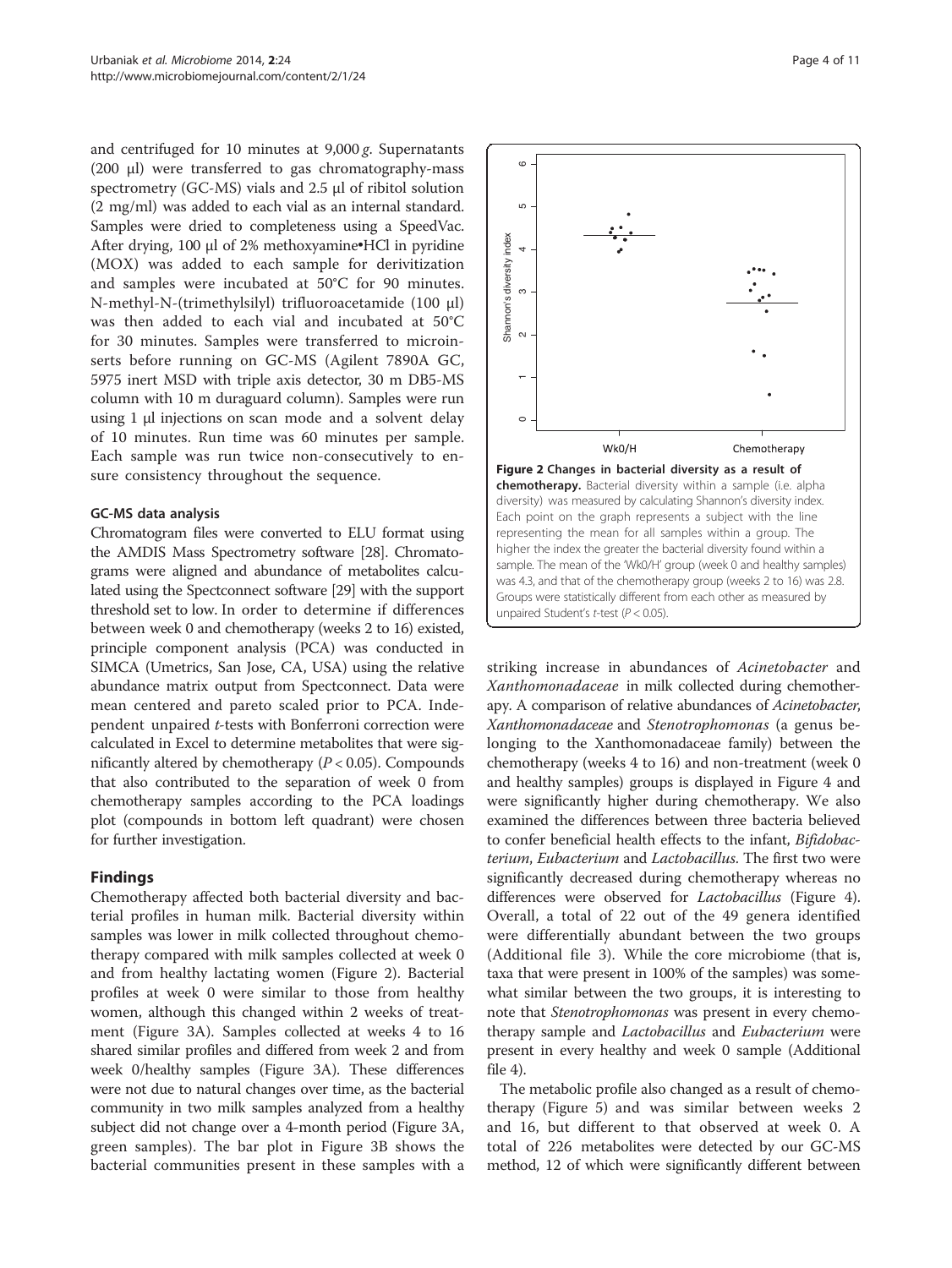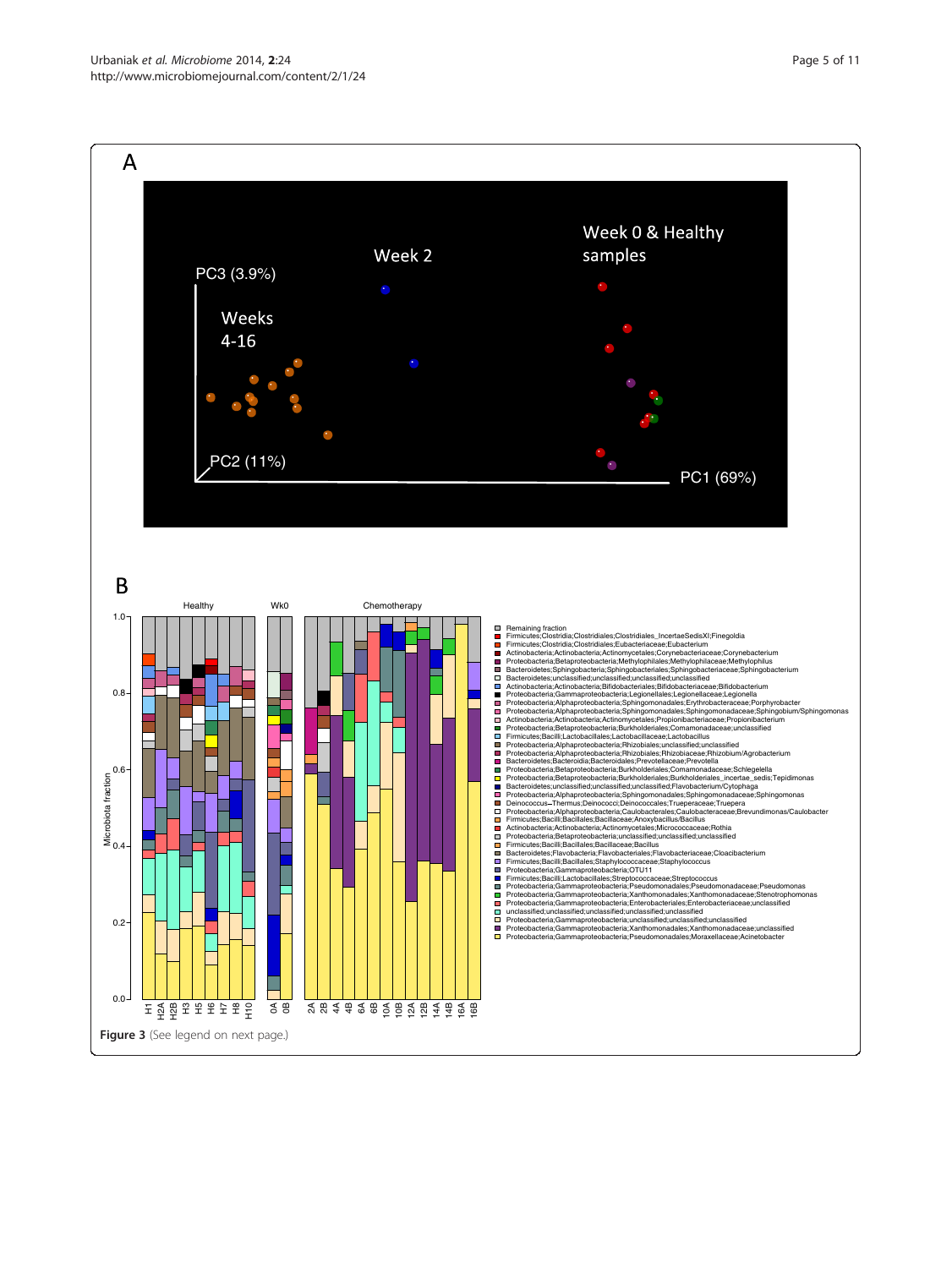#### <span id="page-5-0"></span>(See figure on previous page.)

Figure 3 16S rRNA sequencing analysis of bacteria in human milk. Milk samples were collected from a lactating woman undergoing chemotherapy as described in Figure [1](#page-1-0) as well as from eight healthy lactating women. (A) Weighted UniFrac PCoA plot. Each milk sample, represented by a coloured circle, is plotted on this three-dimensional, three-axis plane representing 84% of the variation observed between all samples. Samples that cluster together are similar in biota composition and abundance. Orange circles represent samples collected from weeks 4 to 16 of chemotherapy, blue circles represent samples collected at week 2 of chemotherapy, purple circles represent samples collected at week 0, red circles represent milk samples from healthy lactating women (only one time point) and green circles represent milk samples from a healthy lactating women collected 4-months apart. As shown by the plot, there were three distinct groups: (i) week 0 samples and healthy milk samples; (ii) week 2 of chemotherapy; and (iii) weeks 4 to 16 of chemotherapy. Data were rarified to 735 reads/sample. (B) Barplot showing the relative abundances of different genera in each sample. Each bar represents a subject and each coloured box a different genus. The height of the coloured boxes represents the relative abundance of that genus within the sample. Genera that were less than 2% abundant in a given sample were placed in the 'Remaining fraction' at the top of the graph (grey boxes).



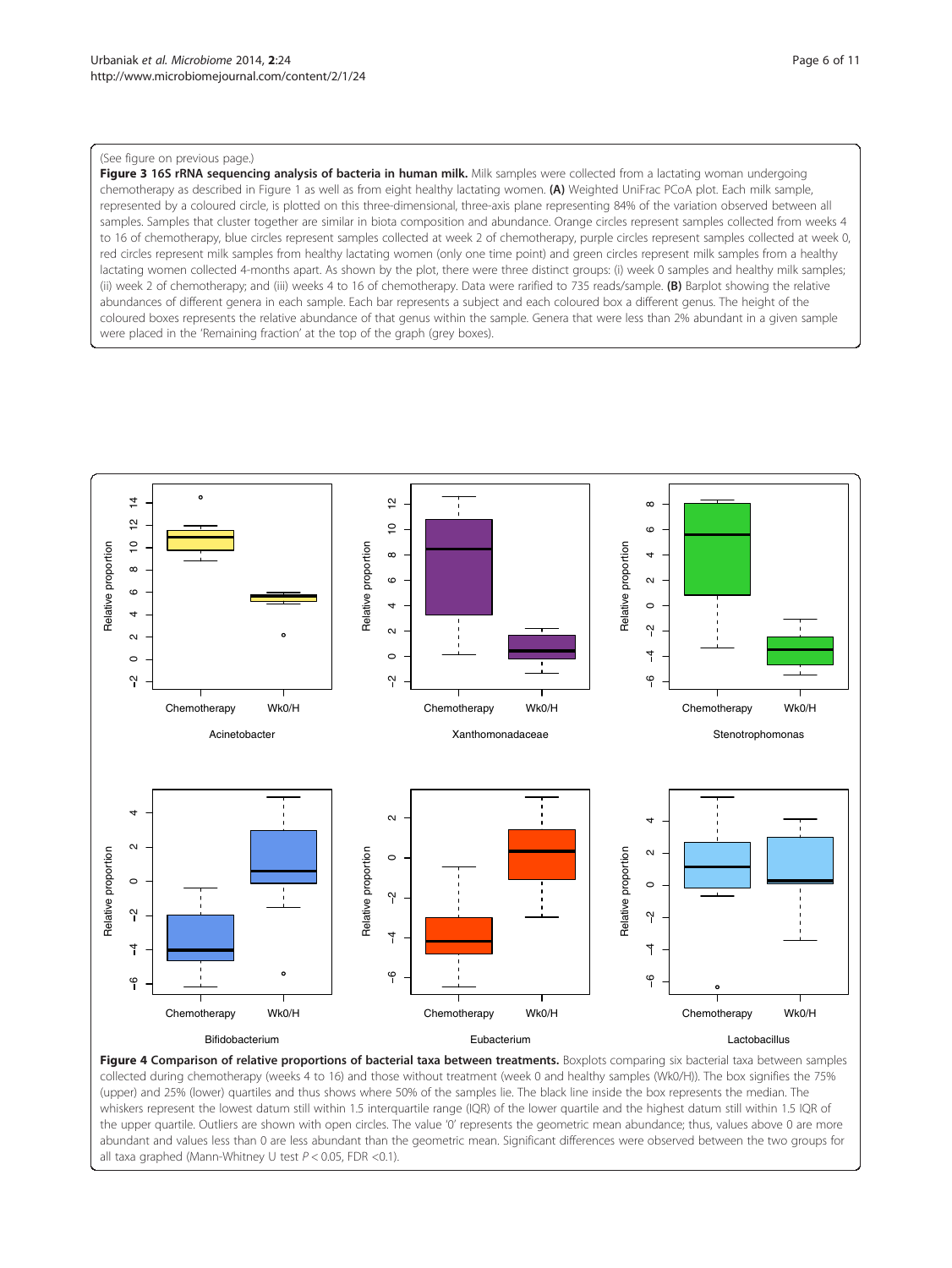the week 0 and chemotherapy (weeks 2 to 16) groups (Table [1\)](#page-7-0). Additional file [5](#page-8-0) shows the relative abundances of all metabolites detected in milk and stripcharts in Additional file [6](#page-8-0) show the distribution of key metabolites detected between the two groups.

#### **Discussion**

This study shows that a course of chemotherapy has significant effects on bacterial and metabolic profiles in human milk, moving away from those of healthy lactating women. Of note, the subject did not report any additional drug use, antibiotics, illness or major changes in diet over the course of the study.

The consequences of decreased bacterial diversity in human milk and the implications on the child are still unknown; however, the decreased milk diversity could impact intestinal diversity and it has been shown that low intestinal diversity in the first weeks of life is associated with necrotizing enterocolitis [\[30\]](#page-9-0) and an increased risk of allergy and atopy in school-age children [[31](#page-9-0)]. Lower intestinal diversity has also been observed in children with type 1 diabetes compared to age-matched controls [[32](#page-9-0)].

In addition to overall changes in microbial profiles, we observed a significant decrease in the relative abundance of Bifidobacterium in the chemotherapy group compared to the non-treatment group. Bifidobacterium is

<span id="page-6-0"></span>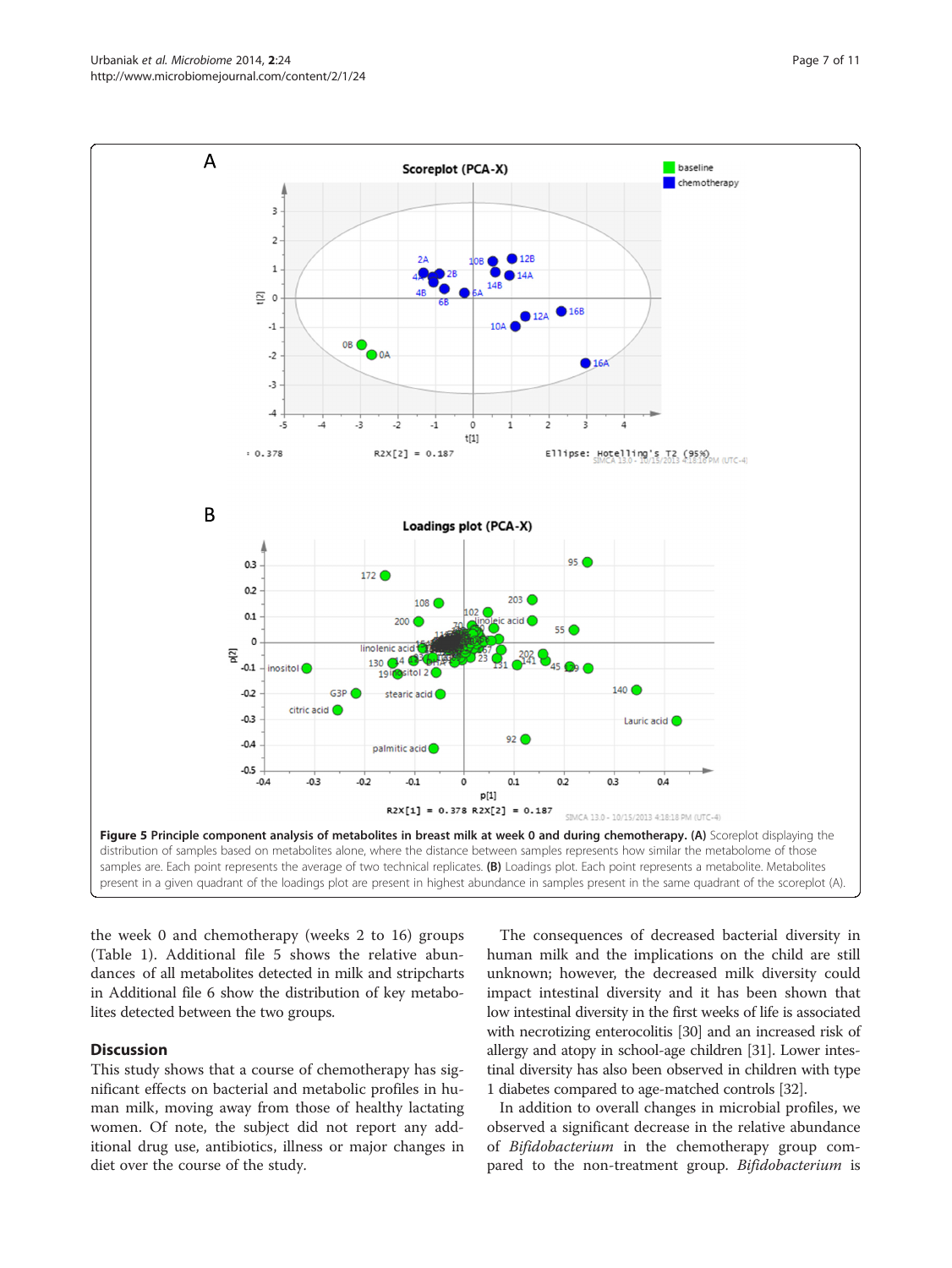<span id="page-7-0"></span>Table 1 Metabolites significantly altered by chemotherapy

| <b>Metabolite</b>     | <b>Elevated in</b> | <b>Bonferroni corrected</b><br>P value |
|-----------------------|--------------------|----------------------------------------|
|                       |                    |                                        |
| $DHA^a$               | Week 0             | 0.000304                               |
| Arabinose             | Chemotherapy       | 0.000456                               |
| Threitol              | Chemotherapy       | 0.001342                               |
| Unknown               | Chemotherapy       | 0.002685                               |
| Unknown               | Chemotherapy       | 0.002768                               |
| Decanoic acid         | Chemotherapy       | 0.008458                               |
| Myristic acid         | Chemotherapy       | 0.008727                               |
| 1-Monopalmitin        | Chemotherapy       | 0.009143                               |
| <b>Butanal</b>        | Chemotherapy       | 0.012356                               |
| Unknown               | Chemotherapy       | 0.017961                               |
| Inositol <sup>a</sup> | Week 0             | 0.037225                               |

<sup>a</sup>Metabolite identity confirmed by authentic standards. Chemotherapy refers to samples collected from weeks 2 to 16. Significant differences were determined using the unpaired Student's t-test, P < 0.05. DHA, docosahexaenoic acid, PUFA, polyunsaturated fatty acid.

the predominant organism in the gut of breastfed infants, attributed to its ability to metabolize the human milk oligosaccharides present in large amounts in milk [[33,34\]](#page-9-0). Maternal levels can also impact gut Bifidobacterium abundance, with low levels in milk correlating with low levels in the neonatal gut [\[35](#page-9-0)]. The potential consequences of decreased numbers of Bifidobacterium being passed on from the mother to the neonate could be an increased risk of asthma or obesity later in life. High levels of Bacteroides have been reported in the gut of infants with low levels of Bifidobacterium [\[36\]](#page-9-0) and early colonization with high Bacteroides counts has been associated with an increased risk of developing asthma and obesity [[37](#page-9-0)-[39](#page-9-0)]. In addition, depleted levels of Bifidobacterium have been shown to promote colonization of opportunistic pathogens such as Klebsiella and Citrobacter [\[36\]](#page-9-0).

Staphylococcus, including coagulase negative species, are one of the predominant organisms in human milk [\[40-42](#page-9-0)], and were also significantly reduced as a result of chemotherapy. It has been shown that numerous human milk isolates of Staphylococcus epidermidis can inhibit the growth of Staphylococcus aureus [\[43\]](#page-9-0), the main causative agent of mastitis, which is a painful inflammatory condition of the breast that often leads to premature cessation of breastfeeding in many women. While we were not able to identify the Staphylococcus in our samples down to the species level with 16S rRNA gene sequencing, culture analysis on mannitol salt agar plates did show that the Staphylococcus isolates were not S. aureus and the select few that were tested were coagulase negative. This reduction of Staphylococcus (likely coagulase negative species) as a result of chemotherapy could make lactating women more prone to infections, affecting both themselves and their infants. Like Bifidobacterium, Staphylococcus is passed from the milk to the neonate, with higher numbers in the intestine of breastfed compared to formula-fed infants [[1\]](#page-8-0). Interestingly, a metagenome analysis revealed the presence of immunosuppressive motifs in bacterial DNA from human milk, with the majority of these belonging to Staphylococcus [\[41](#page-9-0)]. The exposure of the neonate to this DNA, either ingested from the milk or through live bacteria that have released their DNA once in the gut, could help to regulate the infant's immune response against a variety of innocuous bacterial, environmental and food antigens.

The utilization of bacterial products by other bacteria is termed metabolic cross-feeding and plays an important role in bacterial selection. For example, the byproducts of bacterial metabolism, such as lactate and acetate production, are utilized as an energy source by many butyrateproducing bacteria [[44](#page-9-0)-[47](#page-9-0)] such as Eubacterium, which was decreased in our chemotherapy group. Butyrate is important for health, as it reduces inflammation and metabolic diseases, promotes colonic repair and protects against colon cancer [\[48,49\]](#page-9-0). On the other hand, some pathogens persist and cause disease only in the presence of certain commensal bacteria [\[50\]](#page-10-0), likely due to the metabolites produced. Thus, changes in bacterial communities in human milk will inevitably alter the metabolic milieu, selecting for bacteria able to utilize those metabolites. As a result, potential shifts from a healthy and balanced intestinal microbiota can occur, having important consequences on health.

Docosahexaenoic acid (DHA), inositol and an unknown polyunsaturated fatty acid were among the 12 metabolites that differed between week 0 and weeks 2 to 16, with reduced levels detected during chemotherapy (weeks 2 to 16). DHA is the most abundant long chain polyunsaturated fatty acid in the brain, retina and nerve cells and is supplied mainly through breast milk [\[51\]](#page-10-0). DHA deficiencies lead to reduced brain, eye and neuronal development [[51](#page-10-0)] and it has been observed that breastfed infants have better visual acuity and neuronal development compared to those fed formula [[52](#page-10-0)]. Reduced levels of DHA and alpha-linolenic acid (a precursor of DHA) have been reported in milk of mothers with atopic children compared to milk from mothers with non-atopic children [\[53,54](#page-10-0)]. Another principal metabolite in the neonatal brain is inositol, which is important for osmoregulation, cellular nutrition and detoxification [[55](#page-10-0)]. Palmitic acid levels were also reduced during chemotherapy, though the results were not significant. Palmitic acid is the most abundant lipid in human milk and has been shown to increase bone strength in infants [[56](#page-10-0)] and limit intestinal damage and pro-inflammatory immune responses in mice [[57\]](#page-10-0). While changes in metabolite concentrations do occur over the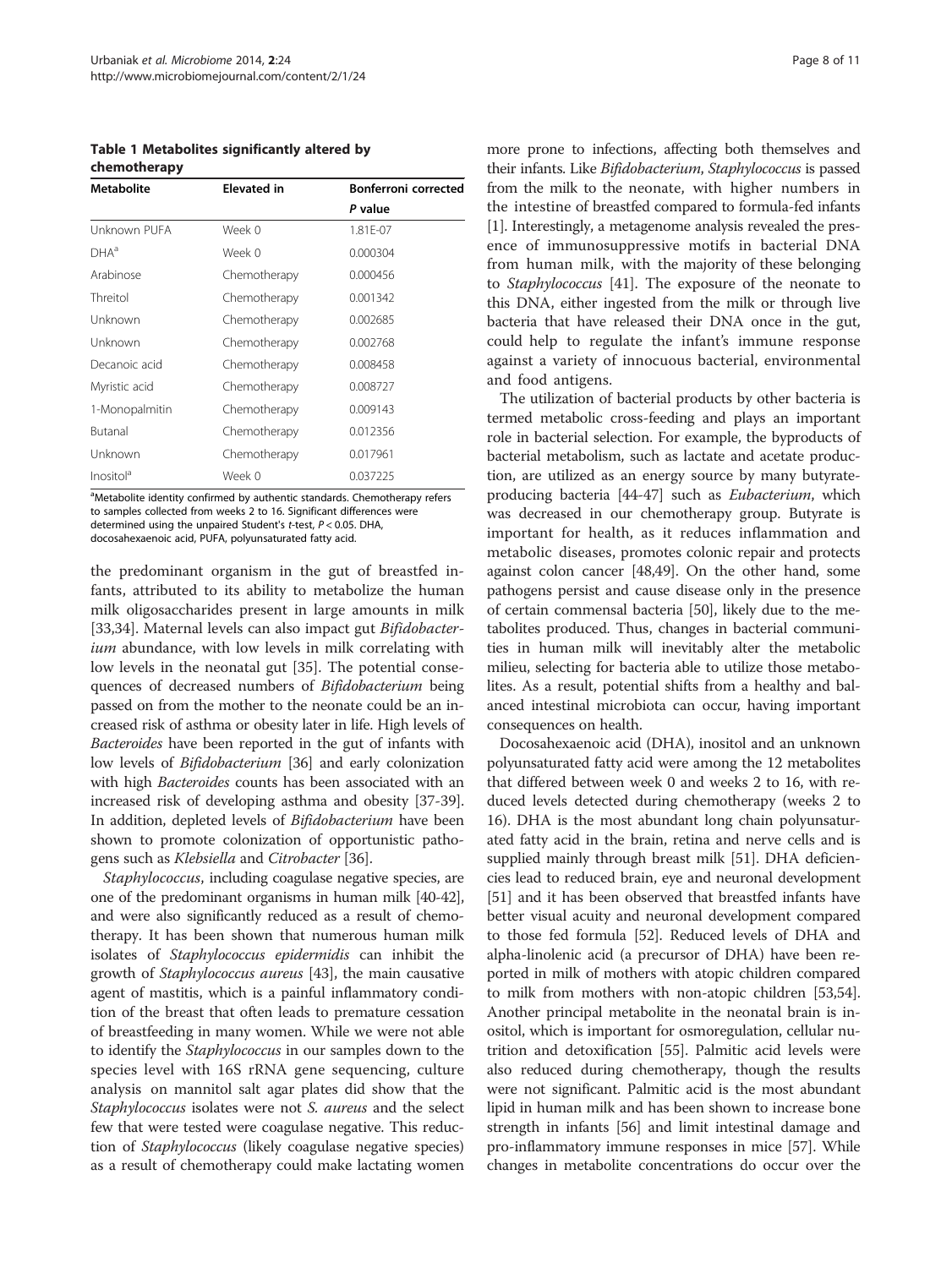<span id="page-8-0"></span>course of lactation, especially between colostrum and mature milk, no changes in the above metabolites over the course of the first year of life have been observed in mature milk [[58](#page-10-0)-[61](#page-10-0)]. Due to the high variability in milk metabolites between individuals, we did not have enough samples from healthy women to make substantive claims as to how the Hodgkin's patient compared, although there were no obvious differences in the metabolic profiles of control samples taken at early compared to later stages of lactation.

We recognize that the main limitation of the study is its single case study content of a patient undergoing chemotherapy. However, the findings were revealing. Of note, even with the disease, her milk microbiota before treatment was similar to that of healthy lactating women and only after intervention did the microbiota patterns alter. It has been reported by Hunt et al. [\[40](#page-9-0)] that the milk microbiota of a specific individual is stable over time, consistent with our study from the healthy sample collected 4 months apart. We believe that the changes in the microbiota are a result of therapeutic agents and not specific to just one patient.

## Conclusions

Bacterial and metabolic compositions in human milk, so critical for immunity and infant development, can change significantly after maternal exposure to chemotherapeutic agents. Further larger cohort studies are warranted to examine microbiota and metabolomic changes associated with chemotherapy and other medications prescribed to lactating mothers and the consequences for the microbiome, the metabolome and long-term health of infants.

## Supporting data

The data set supporting the results of this article are included in Additional files 1, 2, 3, 4, 5 and 6.

## Additional files

[Additional file 1: Table S1.](http://www.biomedcentral.com/content/supplementary/2049-2618-2-24-S1.xlsx) Summary of taxonomic results and full-length V6 16S rRNA sequence of each OTU.

[Additional file 2: Table S2.](http://www.biomedcentral.com/content/supplementary/2049-2618-2-24-S2.xlsx) Summary of clinical data.

[Additional file 3: Table S3.](http://www.biomedcentral.com/content/supplementary/2049-2618-2-24-S3.doc) Comparison of relative abundances of different genera detected in milk between the chemotherapy and non-treatment groups. Values in the second and third columns represent the base 2 logarithm of the median abundance in all samples within a group (that is, Wk0/H samples (non-treatment group) or Wk4-16 samples (chemotherapy group) relative to the geometric mean abundance, which has a value of 0. Thus, positive values are higher than the geometric mean and are thus more abundant than negative values, which are lower than the geometric mean. Significant differences were based on FDR values of <0.1. Out of the 49 genera identified, 22 were significantly different between the two groups.

[Additional file 4: Table S4.](http://www.biomedcentral.com/content/supplementary/2049-2618-2-24-S4.xlsx) Taxa present in every sample within a group.

[Additional file 5: Table S5.](http://www.biomedcentral.com/content/supplementary/2049-2618-2-24-S5.xlsx) Relative abundances of metabolites identified in breast milk by GC-MS. Relative abundance values were constructed by the Spectconnect program, which assigns the sample with the greatest concentration (peak area) of each metabolite an arbitrary value. All other samples are then made proportional to this value according to peak area. Values represent an average of two technical replicates. \*Metabolite identity confirmed by authentic standards. The metabolites referred to with numbers in the first column represent un-annotated metabolites. The P values between the week 0 and chemotherapy groups were calculated using an unpaired t-test with Bonferroni correction.

[Additional file 6: Figure S1.](http://www.biomedcentral.com/content/supplementary/2049-2618-2-24-S6.pdf) Comparison of relative abundance of metabolites in milk between week 0 and chemotherapy. The relative abundances of DHA, inositol and palmitic acid are shown above, with each point on the graph representing a different milk sample. DHA and inositol were significantly decreased by chemotherapy (unpaired t-test with Bonferroni correction,  $P < 0.05$ ). While palmitic acid was also decreased by chemotherapy, these results were not statistically significant. Values represent an average of two technical replicates.

#### Abbreviations

DHA: docosahexaenoic acid; FDR: false discovery rate; GC-MS: gas chromatography-mass spectrometry; OTU: operational taxonomic unit; PCA: principal component analysis; PCR: polymerase chain reaction; PCoA: principal coordinate analysis; RDP: Ribosomal Database Project.

#### Competing interests

The authors declare that they have no competing interests.

#### Authors' contributions

CU designed the study, recruited subjects, collected and prepared the samples for microbial analysis, analyzed 16S rRNA sequencing data and wrote the manuscript. AM performed GC-MS analysis on the milk samples and reviewed the manuscript. MA helped with study design and recruitment and reviewed the manuscript. JB provided input into study design and reviewed the manuscript. MS contributed substantially to the design and acquisition of the metabolomic data, analysis and manuscript review. GG provided co-supervision, instruction and input into microbiome acquisition and analysis and manuscript review. GR conceptualized the study, helped with study design and manuscript writing, supervised data collection and analysis and provided financial support. All authors read and approved the final manuscript.

#### Acknowledgements

We would like to thank Jean Macklaim for her advice and guidance in analyzing the 16S rRNA sequencing data and Tim McDowell at Agriculture and Agri-Food Canada for technical support with GC-MS. Funding sources to individuals: CU - CIHR Strategic Training Program in Cancer Research and Technology Transfer; and the Translational Breast Cancer Studentship; AM - Ontario Graduate Scholarship. Written informed consent was obtained from the patients for publication of this manuscript and accompanying images.

#### Author details

<sup>1</sup> Lawson Health Research Institute, 268 Grosvenor Street, London, ON N6A 4V2, Canada. <sup>2</sup>Department of Microbiology & Immunology, Western University, London, ON N6A 5C1, Canada. <sup>3</sup>Perinatal and Women's Health London Health Sciences Centre, London, ON N6A 4L6, Canada. <sup>4</sup>Department of Biochemistry, Western University, London, ON N6A 5C1, Canada. 5 Department of Chemistry, Western University, London, ON N6A 5C1, Canada. <sup>6</sup> Agriculture and Agri-Food Canada, London, ON N5V 4T3, Canada.

#### Received: 4 March 2014 Accepted: 28 May 2014 Published: 11 July 2014

#### References

- 1. Martin V, Maldonado-Barragan A, Moles L, Rodriguez-Banos M, Campo RD, Fernandez L, Rodriguez JM, Jimenez E: Sharing of bacterial strains between breast milk and infant feces. J Hum Lact 2012, 28:36–44.
- 2. Martin R, Langa S, Reviriego C, Jiminez E, Marin ML, Xaus J, Fernandez L, Rodriguez JM: Human milk is a source of lactic acid bacteria for the infant gut. J Pediatr 2003, 143:754–758.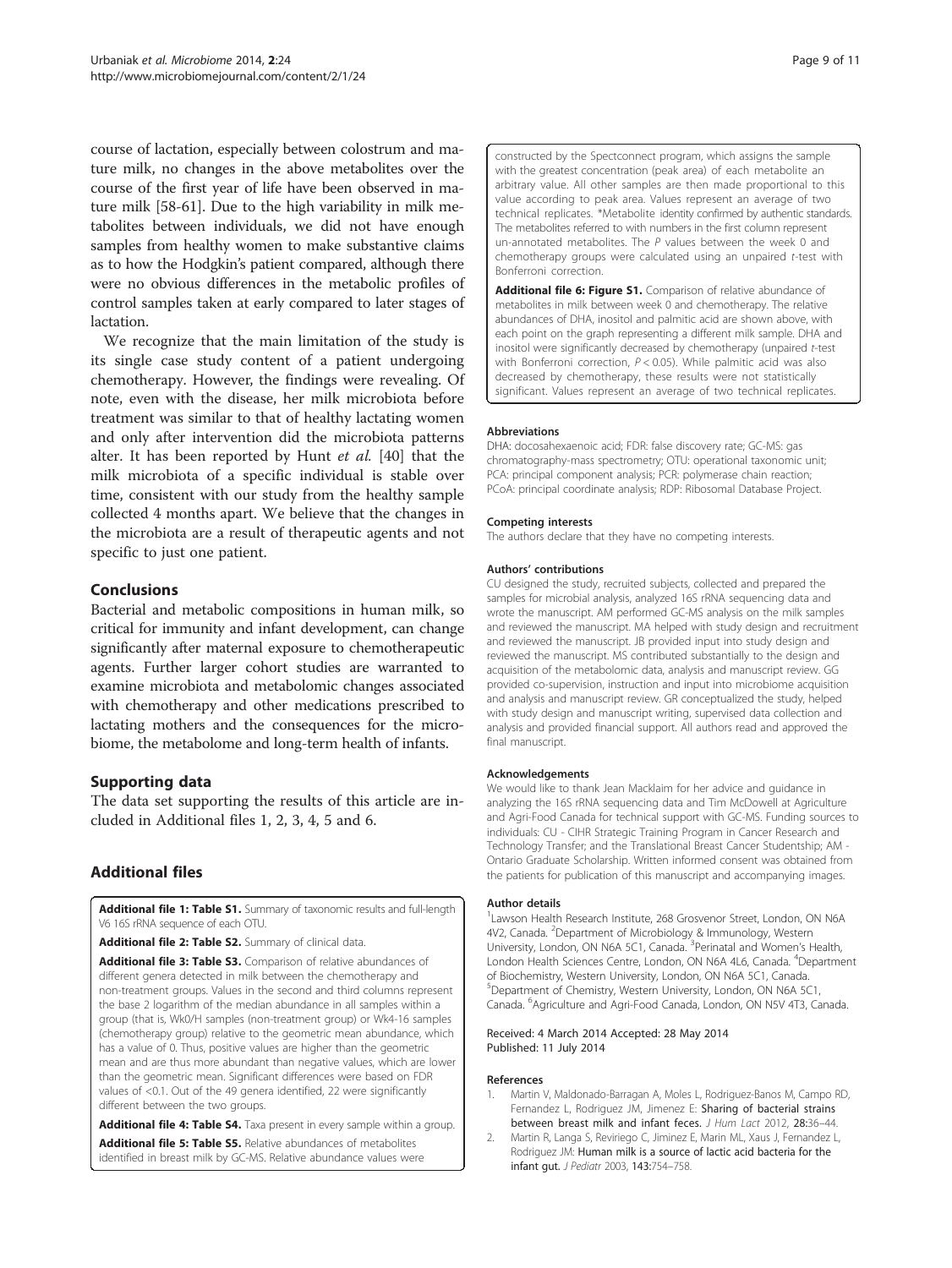- <span id="page-9-0"></span>3. Stuebe A: The risks of not breastfeeding for mothers and infants. Rev Obstet Gynecol 2009, 2:222–231.
- 4. Silvers KM, Frampton CM, Wickens K, Pattemore PK, Ingham T, Fishwick D, Crane J, Town GI, Epton MJ, New Zealand Asthma and Allergy Cohort Study Group: Breastfeeding protects against current asthma up to 6 years of age. J Pediatr 2012, 160:991–6.e1.
- 5. Guaraldi F, Salvatori G: Effect of breast and formula feeding on gut microbiota shaping in newborns. Front Cell Infect Microbiol 2012, 2:94.
- 6. Chouraqui JP, Grathwohl D, Labaune JM, Hascoet JM, de Montgolfier I, Leclaire M, Giarre M, Steenhout P: Assessment of the safety, tolerance, and protective effect against diarrhea of infant formulas containing mixtures of probiotics or probiotics and prebiotics in a randomized controlled trial. Am J Clin Nutr 2008, 87:1365–1373.
- 7. Boudry G, David ES, Douard V, Monteiro IM, Le Huerou-Luron I, Ferraris RP: Role of intestinal transporters in neonatal nutrition: carbohydrates, proteins, lipids, minerals, and vitamins. J Pediatr Gastroenterol Nutr 2010, 51:380–401.
- Kunz C, Rudloff S, Baier W, Klein N, Strobel S: Oligosaccharides in human milk: structural, functional, and metabolic aspects. Annu Rev Nutr 2000, 20:699–722.
- 9. Agostoni C: Role of long-chain polyunsaturated fatty acids in the first year of life. J Pediatr Gastroenterol Nutr 2008, 47(Suppl 2):S41-S44.
- 10. German JB, Dillard CJ, Ward RE: Bioactive components in milk. Curr Opin Clin Nutr Metab Care 2002, 5:653–658.
- 11. Donaldson M, Goodchild JH: Pregnancy, breast-feeding and drugs used in dentistry. J Am Dent Assoc 2012, 143:858–871.
- 12. Drugs and Lactation Database. [\[http://toxnet.nlm.nih.gov/cgi-bin/sis/](http://toxnet.nlm.nih.gov/cgi-bin/sis/htmlgen?LACT) [htmlgen?LACT](http://toxnet.nlm.nih.gov/cgi-bin/sis/htmlgen?LACT)]
- 13. Gartner LM, Morton J, Lawrence RA, Naylor AJ, O'Hare D, Schanler RJ, Eidelman AI, American Academy of Pediatrics Section on Breastfeeding: Breastfeeding and the use of human milk. Pediatrics 2005, 115:496–506.
- 14. Hays KE, Ryu RJ, Swisher EM, Reed E, McManus T, Rybeck B, Petros WP, Hebert MF: Duration of cisplatin excretion in breast milk. J Hum Lact 2013, 29:469–472.
- 15. Pistilli B, Bellettini G, Giovannetti E, Codacci-Pisanelli G, Azim HA Jr, Benedetti G, Sarno MA, Peccatori FA: Chemotherapy, targeted agents, antiemetics and growth-factors in human milk: how should we counsel cancer patients about breastfeeding? Cancer Treat Rev 2013, 39:207–211.
- 16. Edgar RC: Search and clustering orders of magnitude faster than BLAST. Bioinformatics 2010, 26:2460–2461.
- 17. Cole JR, Wang Q, Cardenas E, Fish J, Chai B, Farris RJ, Kulam-Syed-Mohideen AS, McGarrell DM, Marsh T, Garrity GM, Tiedje JM: The Ribosomal Database Project: improved alignments and new tools for rRNA analysis. Nucleic Acids Res 2009, 37(Database issue):D141–D145.
- 18. DeSantis TZ, Hugenholtz P, Larsen N, Rojas M, Brodie EL, Keller K, Huber T, Dalevi D, Hu P, Andersen GL: Greengenes, a chimera-checked 16S rRNA gene database and workbench compatible with ARB. Appl Environ Microbiol 2006, 72:5069–5072.
- 19. Caporaso JG, Kuczynski J, Stombaugh J, Bittinger K, Bushman FD, Costello EK, Fierer N, Pena AG, Goodrich JK, Gordon JI, Huttley GA, Kelley ST, Knights D, Koenig JE, Ley RE, Lozupone CA, McDonald D, Muegge BD, Pirrung M, Reeder J, Sevinsky JR, Turnbaugh PJ, Walters WA, Widmann J, Yatsunenko T, Zaneveld J, Knight R: QIIME allows analysis of high-throughput community sequencing data. Nat Methods 2010, 7:335–336.
- 20. Price MN, Dehal PS, Arkin AP: FastTree: computing large minimum evolution trees with profiles instead of a distance matrix. Mol Biol Evol 2009, 26:1641–1650.
- 21. Edgar RC: MUSCLE: a multiple sequence alignment method with reduced time and space complexity. BMC Bioinformatics 2004, 5:113.
- 22. Lozupone C, Knight R: UniFrac: a new phylogenetic method for comparing microbial communities. Appl Environ Microbiol 2005, 71:8228–8235.
- 23. Hill TC, Walsh KA, Harris JA, Moffett BF: Using ecological diversity measures with bacterial communities. FEMS Microbiol Ecol 2003, 43:1–11.
- 24. R Development Core Team: R: A Language and Environment for Statistical Computing. Vienna, Austria: R Foundation for Statistical Computing; 2006.
- 25. Fernandes AD, Reid J, Macklaim JM, McMurrough TA, Edgell DR, Gloor GB: Unifying the analysis of high-throughput sequencing datasets: characterizing RNA-seq, 16S rRNA gene sequencing and selective growth experiments by compositional data analysis. Microbiome 2014, 2:15.
- 26. Jaynes ET: Probability Theory: the Logic of Science. Cambridge, UK: Cambridge University Press; 2003.
- 27. Aitchison J, Egozcue J: Compositional data analysis: Where are we and where should we be heading? Math Geol 2005, 37:829–850.
- 28. Stein S: An integrated method for spectrum extraction and compound identification from GC/MS data. J Am Soc Mass Spectrom 1999, 10:770–781.
- 29. Styczynski MP, Moxley JF, Tong LV, Walther JL, Jensen KL, Stephanopoulos GN: Systematic identification of conserved metabolites in GC/MS data for metabolomics and biomarker discovery. Anal Chem 2007, 79:966–973.
- 30. Mshvildadze M, Neu J, Shuster J, Theriaque D, Li N, Mai V: Intestinal microbial ecology in premature infants assessed with non-culture-based techniques. J Pediatr 2010, 156:20–25.
- 31. Madan JC, Farzan SF, Hibberd PL, Karagas MR: Normal neonatal microbiome variation in relation to environmental factors, infection and allergy. Curr Opin Pediatr 2012, 24:753-759.
- 32. Giongo A, Gano KA, Crabb DB, Mukherjee N, Novelo LL, Casella G, Drew JC, Ilonen J, Knip M, Hyoty H, Veijola R, Simell T, Simell O, Neu J, Wasserfall CH, Schatz D, Atkinson MA, Triplett EW: Toward defining the autoimmune microbiome for type 1 diabetes. ISME J 2011, 5:82-91.
- 33. Sela DA, Chapman J, Adeuya A, Kim JH, Chen F, Whitehead TR, Lapidus A, Rokhsar DS, Lebrilla CB, German JB, Price NP, Richardson PM, Mills DA: The genome sequence of Bifidobacterium longum subsp. infantis reveals adaptations for milk utilization within the infant microbiome. Proc Natl Acad Sci U S A 2008, 105:18964–18969.
- 34. Asakuma S, Hatakeyama E, Urashima T, Yoshida E, Katayama T, Yamamoto K, Kumagai H, Ashida H, Hirose J, Kitaoka M: Physiology of consumption of human milk oligosaccharides by infant gut-associated bifidobacteria. J Biol Chem 2011, 286:34583–34592.
- 35. Gronlund MM, Gueimonde M, Laitinen K, Kociubinski G, Gronroos T, Salminen S, Isolauri E: Maternal breast-milk and intestinal bifidobacteria guide the compositional development of the Bifidobacterium microbiota in infants at risk of allergic disease. Clin Exp Allergy 2007, 37:1764-1772.
- 36. Jost T, Lacroix C, Braegger CP, Chassard C: New insights in gut microbiota establishment in healthy breast fed neonates. PLoS One 2012, 7:e44595.
- 37. Vael C, Vanheirstraeten L, Desager KN, Goossens H: Denaturing gradient gel electrophoresis of neonatal intestinal microbiota in relation to the development of asthma. BMC Microbiol 2011, 11:68.
- 38. Vael C, Nelen V, Verhulst SL, Goossens H, Desager KN: Early intestinal Bacteroides fragilis colonisation and development of asthma. BMC Pulm Med 2008, 8:19.
- 39. Vael C, Verhulst SL, Nelen V, Goossens H, Desager KN: Intestinal microflora and body mass index during the first three years of life: an observational study. Gut Pathog 2011, 3:8.
- 40. Hunt KM, Foster JA, Forney LJ, Schutte UM, Beck DL, Abdo Z, Fox LK, Williams JE, McGuire MK, McGuire MA: Characterization of the diversity and temporal stability of bacterial communities in human milk. PLoS One 2011, 6:e21313.
- 41. Ward TL, Hosid S, Ioshikhes I, Altosaar I: Human milk metagenome: a functional capacity analysis. BMC Microbiol 2013, 13:116.
- 42. Jost T, Lacroix C, Braegger C, Chassard C: Assessment of bacterial diversity in breast milk using culture-dependent and culture-independent approaches. Br J Nutr 2013, 110:1253–1262.
- 43. Heikkila MP, Saris PE: Inhibition of Staphylococcus aureus by the commensal bacteria of human milk. J Appl Microbiol 2003, 95:471–478.
- 44. Belenguer A, Duncan SH, Calder AG, Holtrop G, Louis P, Lobley GE, Flint HJ: Two routes of metabolic cross-feeding between Bifidobacterium adolescentis and butyrate-producing anaerobes from the human gut. Appl Environ Microbiol 2006, 72:3593-3599.
- 45. Barcenilla A, Pryde SE, Martin JC, Duncan SH, Stewart CS, Henderson C, Flint HJ: Phylogenetic relationships of butyrate-producing bacteria from the human gut. Appl Environ Microbiol 2000, 66:1654–1661.
- 46. Duncan SH, Holtrop G, Lobley GE, Calder AG, Stewart CS, Flint HJ: Contribution of acetate to butyrate formation by human faecal bacteria. Br J Nutr 2004, 91:915–923.
- 47. Duncan SH, Louis P, Flint HJ: Lactate-utilizing bacteria, isolated from human feces, that produce butyrate as a major fermentation product. Appl Environ Microbiol 2004, 70:5810-5817.
- 48. Hamer HM, Jonkers D, Venema K, Vanhoutvin S, Troost FJ, Brummer RJ: Review article: the role of butyrate on colonic function. Aliment Pharmacol Ther 2008, 27:104–119.
- 49. Lin HV, Frassetto A, Kowalik EJ Jr, Nawrocki AR, Lu MM, Kosinski JR, Hubert JA, Szeto D, Yao X, Forrest G, Marsh DJ: Butyrate and propionate protect